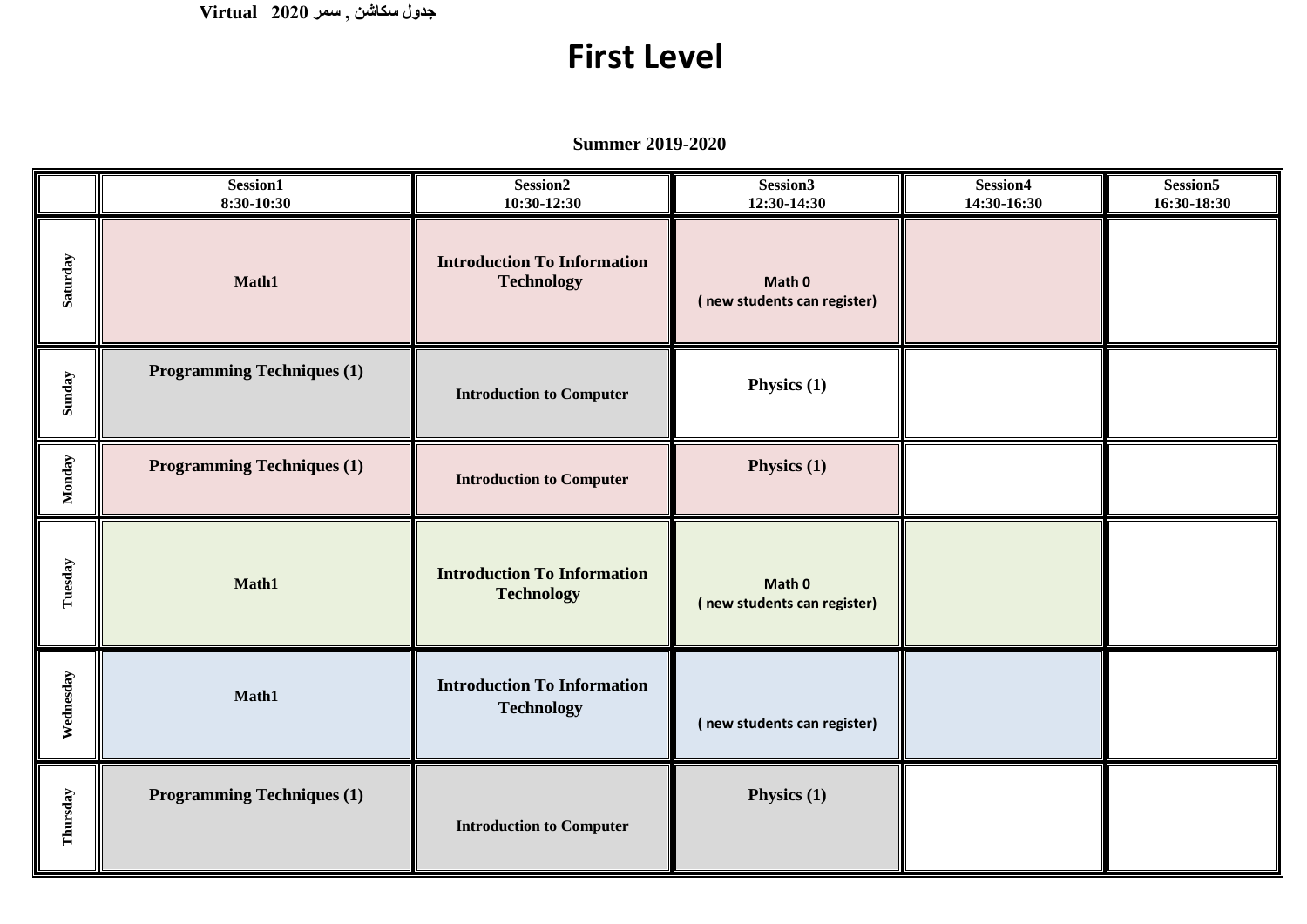## **Second Level**

**Summer 2019-2020**

|           | Session1<br>$8:30-10:30$ | Session <sub>2</sub><br>$10:30-12:30$ | Session3<br>12:30-14:30    | Session4<br>14:30-16:30 | Session5<br>16:30-18:30 |
|-----------|--------------------------|---------------------------------------|----------------------------|-------------------------|-------------------------|
| Saturday  |                          |                                       |                            |                         |                         |
| Sunday    | <b>Report Writing</b>    | <b>Automata Models</b>                | <b>Information Economy</b> |                         |                         |
| Monday    |                          |                                       |                            |                         |                         |
| Tuesday   |                          |                                       |                            |                         |                         |
| Wednesday | <b>Report Writing</b>    | <b>Automata Models</b>                | <b>Information Economy</b> |                         |                         |
| Thursday  | <b>Report Writing</b>    | <b>Automata Models</b>                | <b>Information Economy</b> |                         |                         |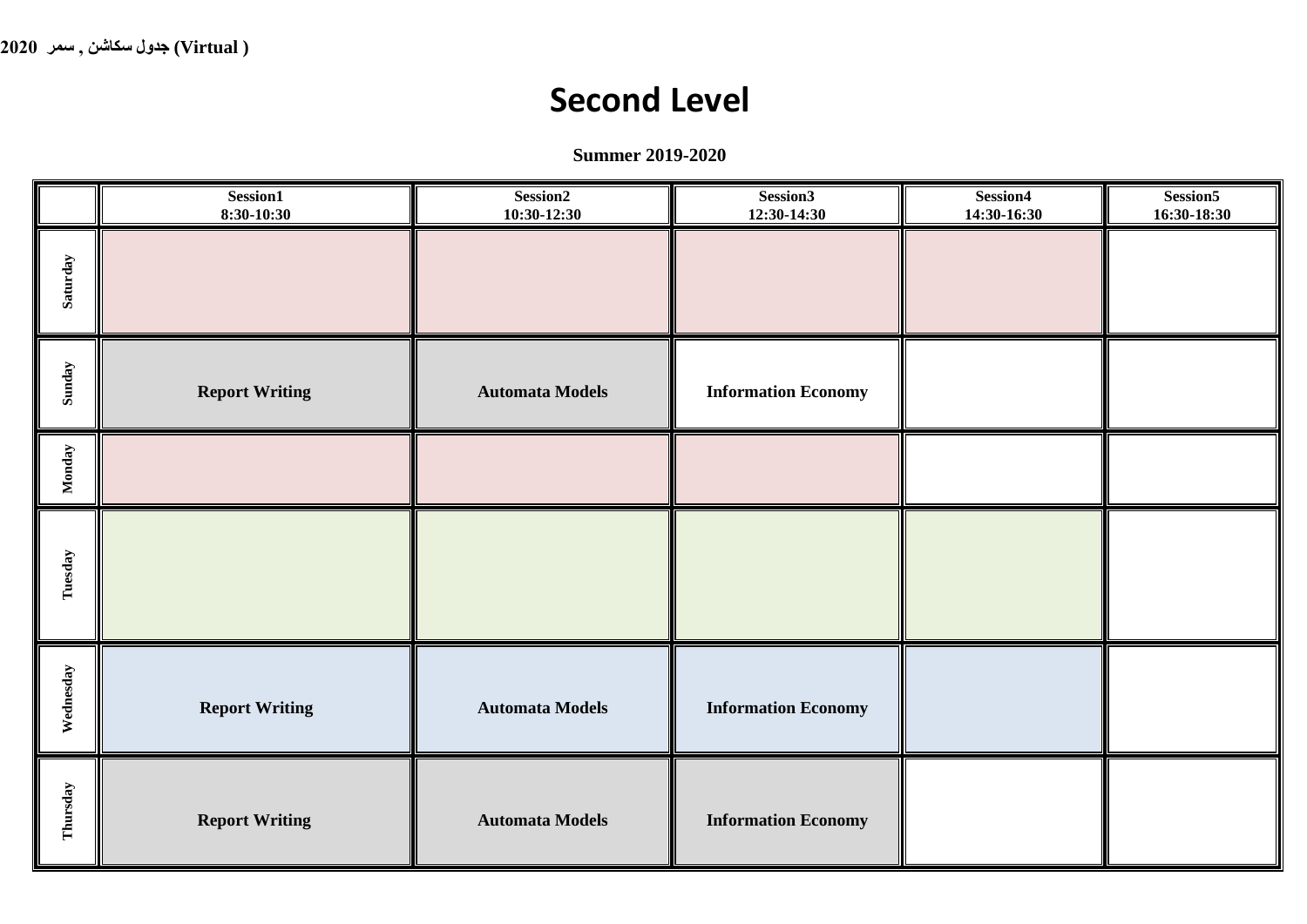## Third Level

**Summer 2019-2020**

|           | Session1<br>8:30-10:30                 | Session2<br>$10:30-12:30$ | Session3<br>12:30-14:30  | Session4<br>14:30-16:30 | Session5<br>16:30-18:30 |
|-----------|----------------------------------------|---------------------------|--------------------------|-------------------------|-------------------------|
| Saturday  | <b>Microprocessors and Interfacing</b> | CO <sub>2</sub>           | <b>Computer Graphics</b> |                         |                         |
| Sunday    |                                        |                           |                          |                         |                         |
| Monday    | <b>Microprocessors and Interfacing</b> | CO <sub>2</sub>           | <b>Computer Graphics</b> |                         |                         |
| Tuesday   |                                        |                           |                          |                         |                         |
| Wednesday | <b>Microprocessors and Interfacing</b> | CO <sub>2</sub>           | <b>Computer Graphics</b> |                         |                         |
| Thursday  |                                        |                           |                          |                         |                         |